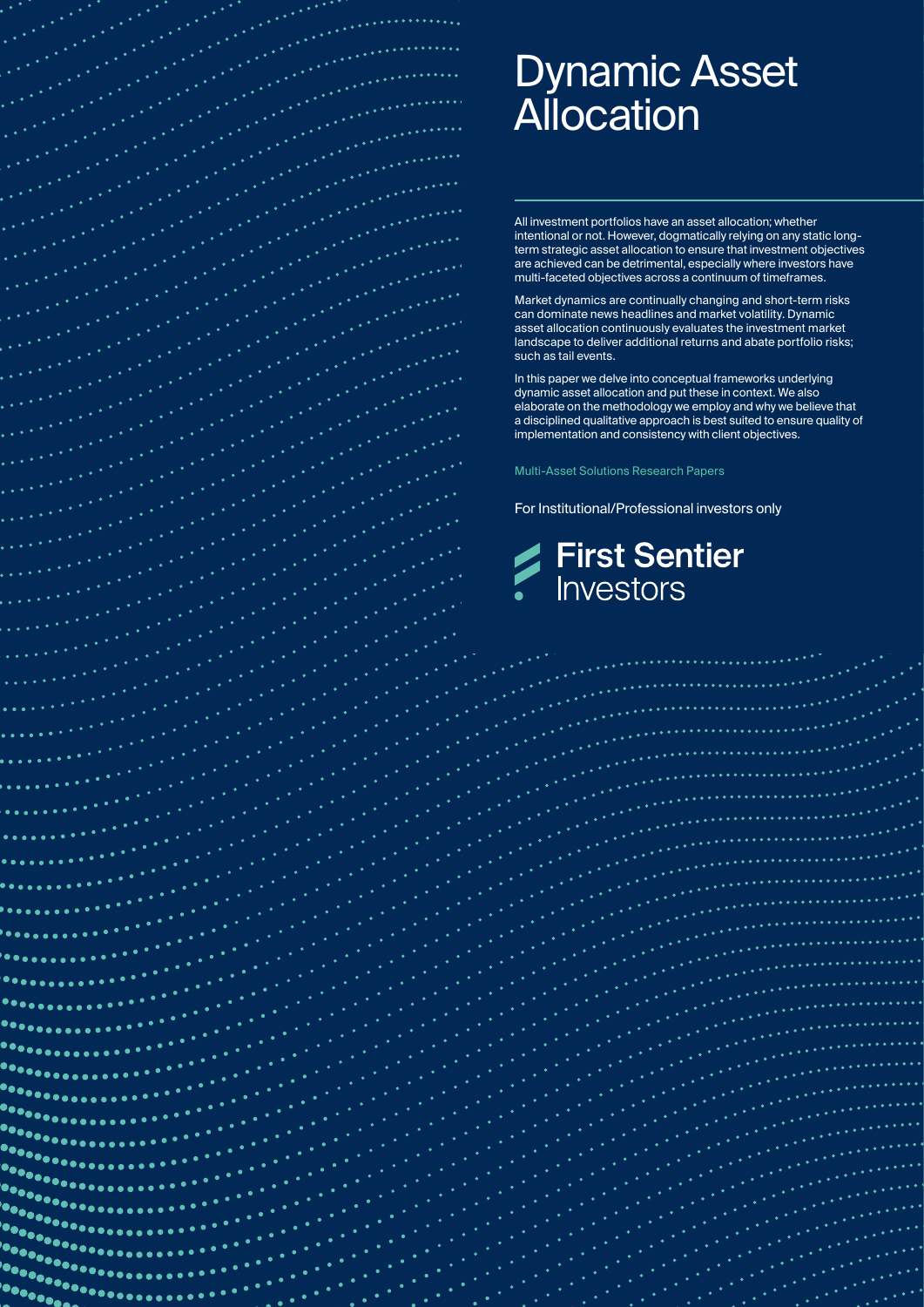Capital markets are not completely efficient.

# What is Dynamic Asset Allocation?

Dynamic asset allocation (DAA) describes active portfolio management from a macro, or top- down, perspective. The process aims to generate additional returns, or abate portfolio risks, by reallocating capital when capital markets deviate from 'fair value'. DAA bridges the divide from strategic asset allocation (SAA) which uses equilibrium assumptions to provide long-term policy weights by introducing a more flexible framework to increase exposure to under-valued opportunities while reducing exposure to overvalued assets.

#### **Motivations**

Market dislocations across capital markets appear to be increasing in frequency. The 2008 equity and credit market meltdown provided a stark reminder to market participants of the fickleness of long-term fundamental valuations when financial markets are stressed. Contrary to stressed markets, the dot-com and Japanese real estate and stock bubbles are examples of investors' hubris when it comes to rational expectations and fair market value.

The SAA framework is ill-equipped to respond to these market dislocations due to its inherent long-term nature, whereas DAA can capture shorter-term market opportunities and market inefficiencies.

Academics and practitioners have been quick to point out the shortcomings in the efficient market hypothesis by providing evidence of temporary, or structural, mispricing by capital market participants. It would be unrealistic to assume that all investors are unconstrained and rational.

Constraints such as home biases, regulations, liquidity and cash flow requirements, supply and demand imbalances, forced hedging and behavioral biases all lead to deviations from fair-market value; creating market inefficiencies.

Numerous investment strategies have been devised and published to exploit these constraints and biases. Valuation strategies, in the broadest definition, represent the most widely understood and cited trading rationales. Academics such as Basu 1977, Rosenberg, Reid and Lanstein 1984 and Fama 1992 provided early evidence that value strategies such as buying low price-to-earnings and low book-to-market companies produce superior investment returns to their counterparts. These metrics have become common valuation jargon amongst investors. DeBondt, Werner and Thaler 1985, 1987 shows that 'losers' over the last three to five years tend to outperform past 'winners' over the following three to five years. This is commonly assumed to be due to the overreaction of market participants.

Momentum investment strategies pose the most significant challenge to the efficient market hypothesis. While hypotheses have been proposed<sup>1</sup>, no consensus has been reached as to why this investment strategy should generate 'alpha'. Over shorter time periods of up to a year Jegadeesh 1993 and Rouwenhorst 1998 provide evidence of the existence of short-term momentum returns within equities where past 'winners' continue to outperform past 'losers'. More recently Asness, Moskowitz and Pedersen 2013 expands on this research and shows evidence of value and momentum excess returns across individual stocks, equity indices, government bonds, currencies and commodities.

1. The two most commonly cited reasons that momentum generates additional returns are: 1) that it assumes additional risk; or 2) it is exploiting behavioural biases such as investor herding, overreactions and investor confirmation bias.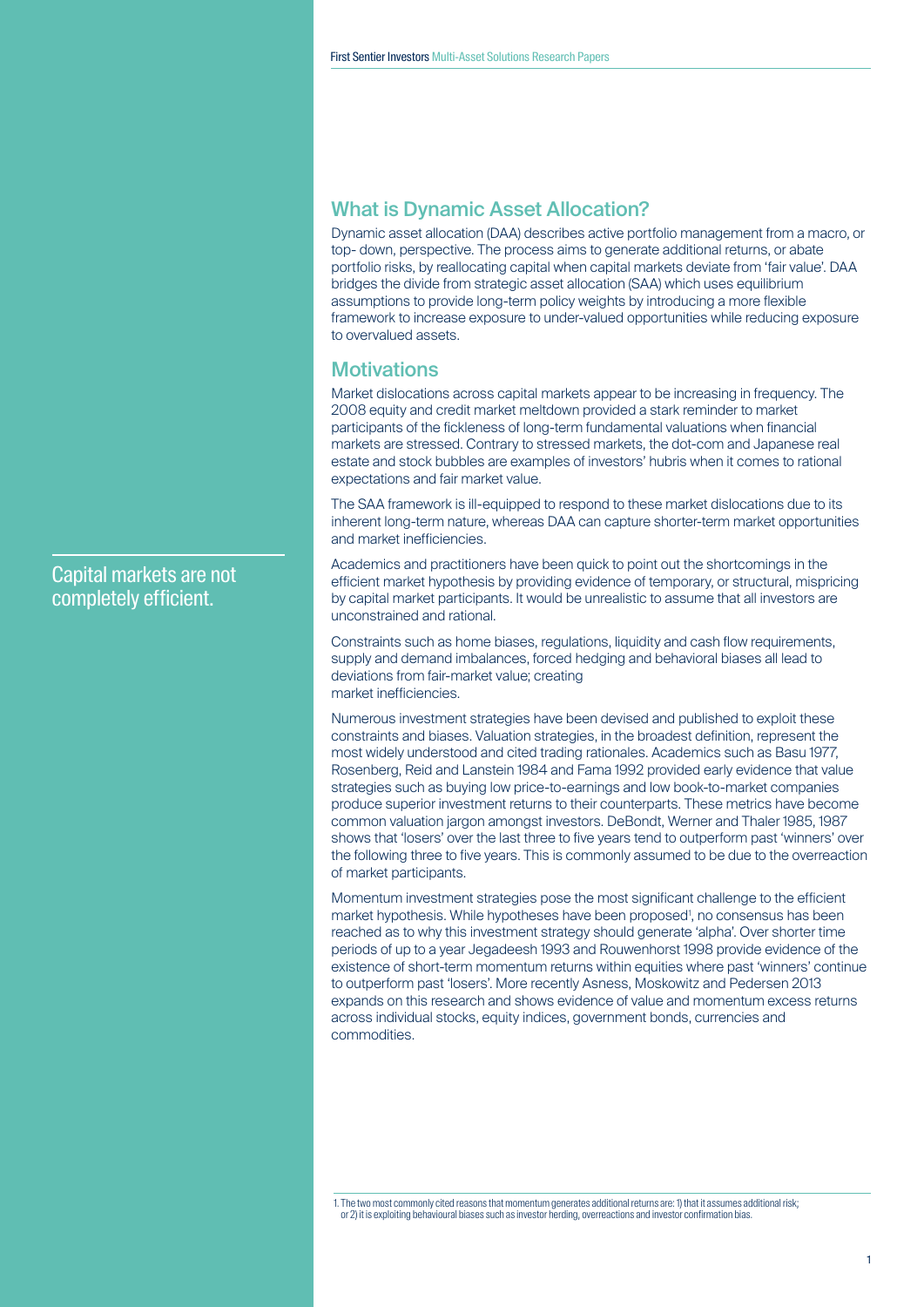The well-known and documented valuation and momentum strategies discussed above primarily relate to relative strategies within an asset class such as commodities, currencies and equities. However existing literature also provides methodologies to determine absolute return expectations. Bogle 1991, 1995 and Benson, Bortner and Kong 2011 have provided earnings and dividend valuation methods to determine the expected return from equities markets over longer-term horizons. Shiller 2000 and Campbell 2001 show how longer-term valuations (known by the moniker: cyclically adjusted price-toearnings ratio or CAPE) is useful in forecasting future stock price changes. Both of these methodologies can be utilized within DAA to determine the attractiveness of equities vs. other asset categories available.

When examining asset allocation it is also important to understand how the individual ingredients within the portfolio will perform in various market environments. This can be as simple as looking at the cross section of returns where GDP growth or inflation has been above or below the historical average. Kritzman, Page and Turkington 2012 provides a more sophisticated technique to determine regime changes<sup>2</sup> and demonstrates how this can be incorporated into a DAA process to create 'alpha'.

These studies provide examples of both top-down (asset class) and bottom-up (individual bonds, commodities, currencies or equities) market inefficiencies. Markowitz 1952 suggested that a probabilistic estimation of expected returns and volatility would be a better method of portfolio construction. So wouldn't it be optimal to incorporate all return expectations, absolute or relative, into the asset allocation of the portfolio? Being cognizant of the information contained within investment market allows for 'intelligent' portfolio positioning.

## An overlay on the long-term investment strategy

The vast majority of investors have a long-term SAA that is constructed based on their specific return objectives and risk criterion. The SAA is of fundamental importance in the determination of their portfolio's return distribution. However the long-term nature of an SAA requires long-term assumptions around return distributions. Due to lengthy forward assumptions the SAA doesn't lend itself to taking advantage of short-term opportunities. This is where a DAA process plays an integral role in achieving portfolio objectives.

DAA forms an alpha-generating and risk management component in the management of investment portfolios which complements the SAA framework. DAA can be effectively applied within the traditional benchmark-relative or objective oriented portfolios.

#### Figure 1: Investment Decision Making Hierarchy

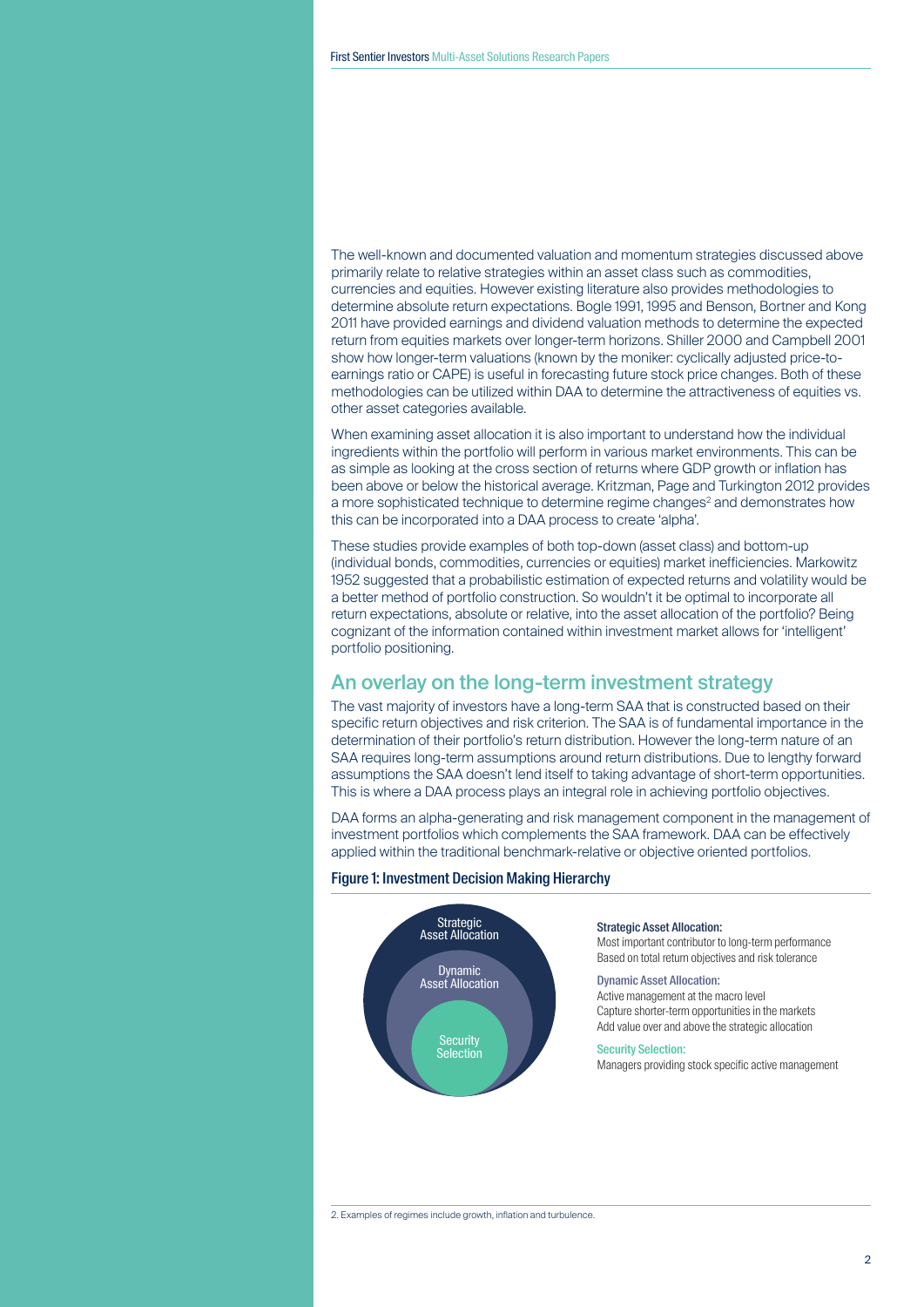DAA3 refers to the investment process which seeks to generate alpha from a top-down, global, cross-asset perspective. DAA is used to make investment decisions across asset categories (e.g. equities versus bonds) and within asset categories (e.g. countries, sectors, styles, credit exposure, duration, market cap, etc.). This allows for a very wide investable universe with a multitude of investment decisions.

The typical time horizon for DAA strategies sits between one month and a year. Timeframes shorter than a month descend into high turnover trading strategies, whereas looking past the one year horizon starts to blend into medium term asset allocation. This latter point is important as there is a natural grey area between the well-defined concepts of DAA at one end, and the medium and strategic asset allocations at the other end. This makes DAA an integral part of the wider asset allocation gamut, which stretches from short-term DAA timeframes to very long term SAA and even Asset-Liability Management (ALM); the latter can have forward-looking horizons in excess of a decade. The overlap and reconciliation between the short and the long term asset allocation is addressed later in this document.

Aside from alpha generation the DAA process also serves to provide integrated risk management. The top-down perspective and the close link with the investment objectives makes DAA a natural means of integrating risk management in a manner that is highly relevant and responsive.

## Global Scope

The global scope of DAA is the principal reason that DAA is effective. Global markets are not completely efficient due to liquidity requirements, regulatory constraints, mandatory hedging and even simple home biases allow dislocations to exist and to be exploited. Moreover risk premia are not necessarily at their long-term equilibrium values at all times, opening another avenue for alpha generation.

Given the breadth and scope of the investable universe there is an ineluctable need for quantitative rigor to cover this vast expanse of assets and markets. An ancillary but nonetheless important consideration is the role quantitative analysis plays in counteracting cognitive biases that often overwhelm purely qualitative considerations.

In order to create such alpha requires both the use of macro and microeconomic inputs and their aforementioned quantitative processing. Casting the net widely also imports diversification of performance drivers into the DAA process.

Not all relevant data can be quantified and there will always be events, expectations and developments that cannot be captured by quantitative means in a timely manner, and in some cases, cannot be thusly captured at all. Purely quantitative processes are therefore susceptible to shocks and dislocations, and have had a long track record of working well for a protracted period of time before giving up all of the gains, or even more, in a short, spectacular cataclysm.

Thus an important element of a DAA process will be the economic rationale behind the quantitative processing of inputs as well as a qualitative overlay for the quantitative position output. A qualitative overlay is required for interpretation and implementation of the model output as well as taking into account regime and paradigm shifts.

<sup>3.</sup> DAA can also be referred to as Global Tactical Asset Allocation (GTAA) or Tactical Asset Allocation (TAA). The moniker used for the investment process is based on the scope for implementation and the skew between return generation and risk mitigation.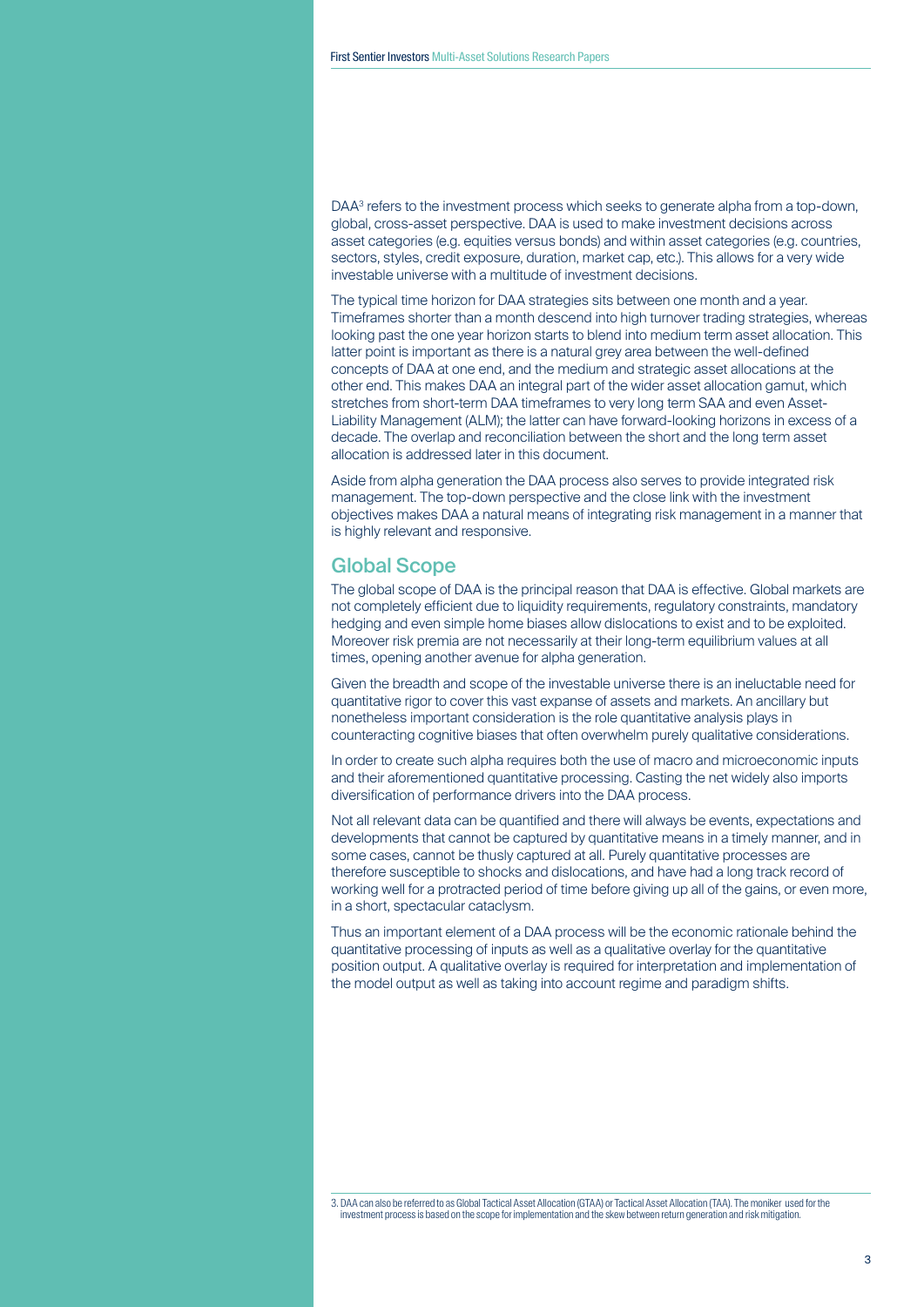## Investment Universe

The investible universe for implemented portfolios covers both liquid and illiquid assets, as the latter are often an important component of longer-term institutional portfolios. However illiquid assets are largely static long-term allocations, which are formulated within the SAA or ALM phases of the construction of an investment strategy.

- For an asset category to be used in DAA it has to fulfill certain criteria:
- It has to be sufficiently liquid to allow for relatively swift reallocations.
- Transaction costs have to be low enough not to erase the alpha potential.
- There has to be a certain discernible beta component to the asset class.

The last point is important because there is little fundamental sense to trying to allocate dynamically to hedge funds, CTAs or other alpha-streams. If such funds are market neutral and run accordingly then the alpha stream they deliver should be uncorrelated to capital markets, and also show no autocorrelation<sup>4</sup>. For asset categories such as bonds, commodities, currencies and equities there are well documented reasons as to why a structural beta could and should exist, and moreover we can implement such beta exposure relatively easily and cost effectively<sup>5</sup>. Figure 2 shows the investible universe grouped conceptually by liquidity and beta.





The "DAA Zone" is depicted in the upper right of Figure 2 where we see the confluence of high liquidity, modest trading costs and structural beta.

5. Implementation will be dependent on the portfolio objectives and constraints. Deeply liquid and cost effective futures contracts are available for government bonds, individual commodity exposures and country equity allocations.

<sup>4.</sup> Stale pricing within hedge funds often does result in a significant autocorrelation, but that is a topic unto itself.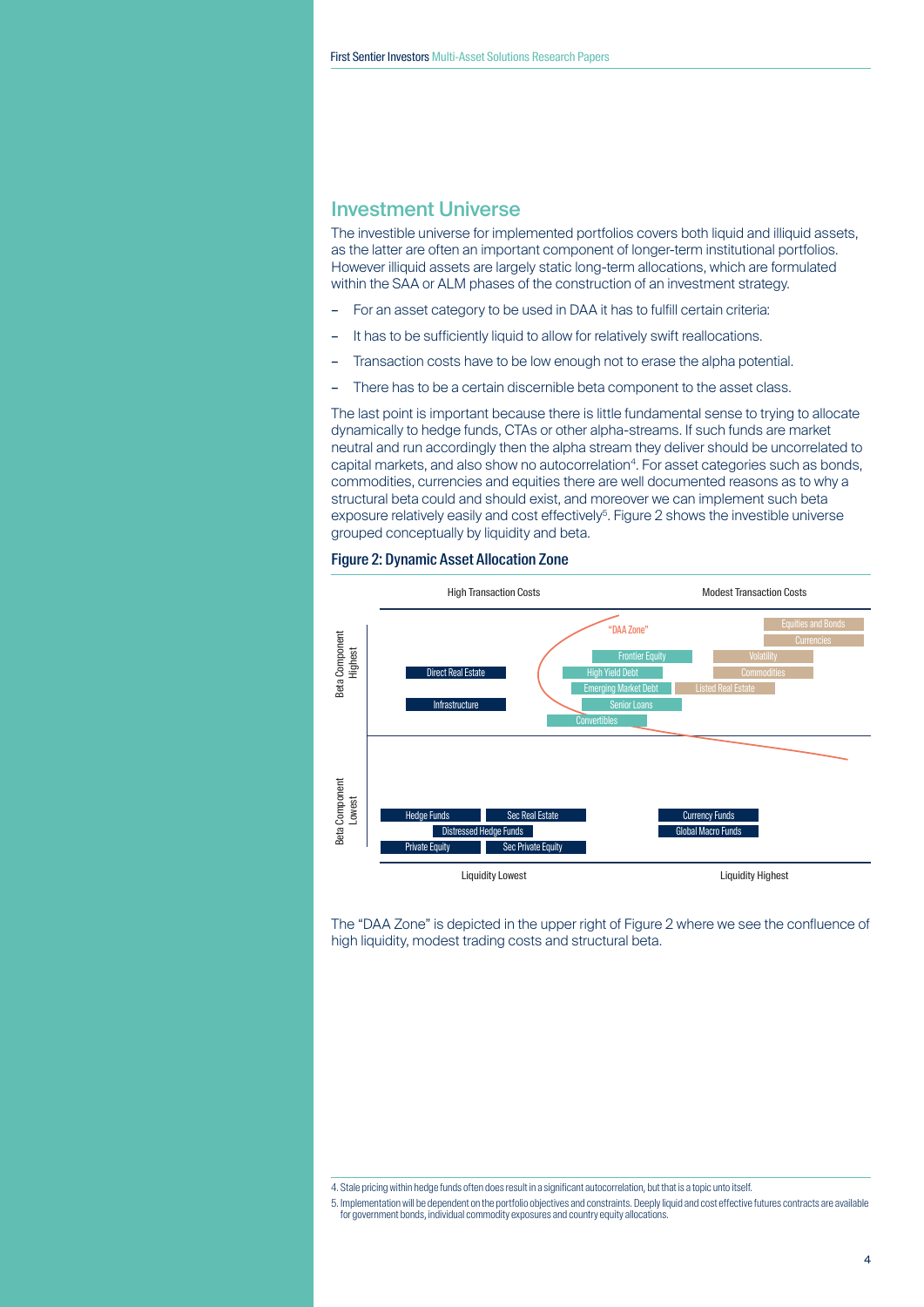## Dynamic to Medium Term Allocations

Before we delve into the DAA process we need to address the interaction between the longer end of the DAA time horizon and the progression into SAA. There is no clear boundary between the two. However the grey area in the centre is an important facet in successfully meeting longer term investment objectives. Any investment strategy must be aligned with the longer term strategy of the portfolio so the day-to-day management of portfolios must be aligned to the longer-term SAA. As part of our process we use our proprietary Long-Term Asset Return Model (LTARM)6 which provides stochastic estimates of distributions of risk premia for various asset classes. By using the setting of a longer term economic climate with broad parameters for macro developments allows abstraction from having to provide point estimates for expected returns and instead can model the environment more broadly, taking into account its sensitivities and correlations. Although investors may use their own methodology for setting long-term return expectations and risk premia; or may utilize the expertise of their investment consultant.

While the primary purpose of the LTARM is providing expected return assumptions for construction of an SAA it also provides an output for use in portfolio management. The LTARM estimates for longer term equilibria are based on rational expectations. For instance a fair valuation of the equity risk premium depends on the discounted future cash flows, dividend payments, earnings growth and macroeconomic factors that also have an influence. However we can also input intermediate assumptions which are blended into equilibrium expectation to bridge investment horizons between DAA and SAA.

#### Investment Process

DAA processes can be solely qualitative or quantitative; or a combination of both. Relying on a qualitative or quantitative process has benefits and deficiencies. For example qualitative processes have the advantage of being able to incorporate changing paradigms, but are susceptible to cognitive biases. Whereas quantitative processes provide numerical evidence of historical results, but they require careful formulation to ensure that the results are not the outcome of data mining.

At this stage of the paper we delve into our DAA investment process. Our approach consists of qualitative idea generation which are discussed and investigated, and, where possible, quantitatively substantiated.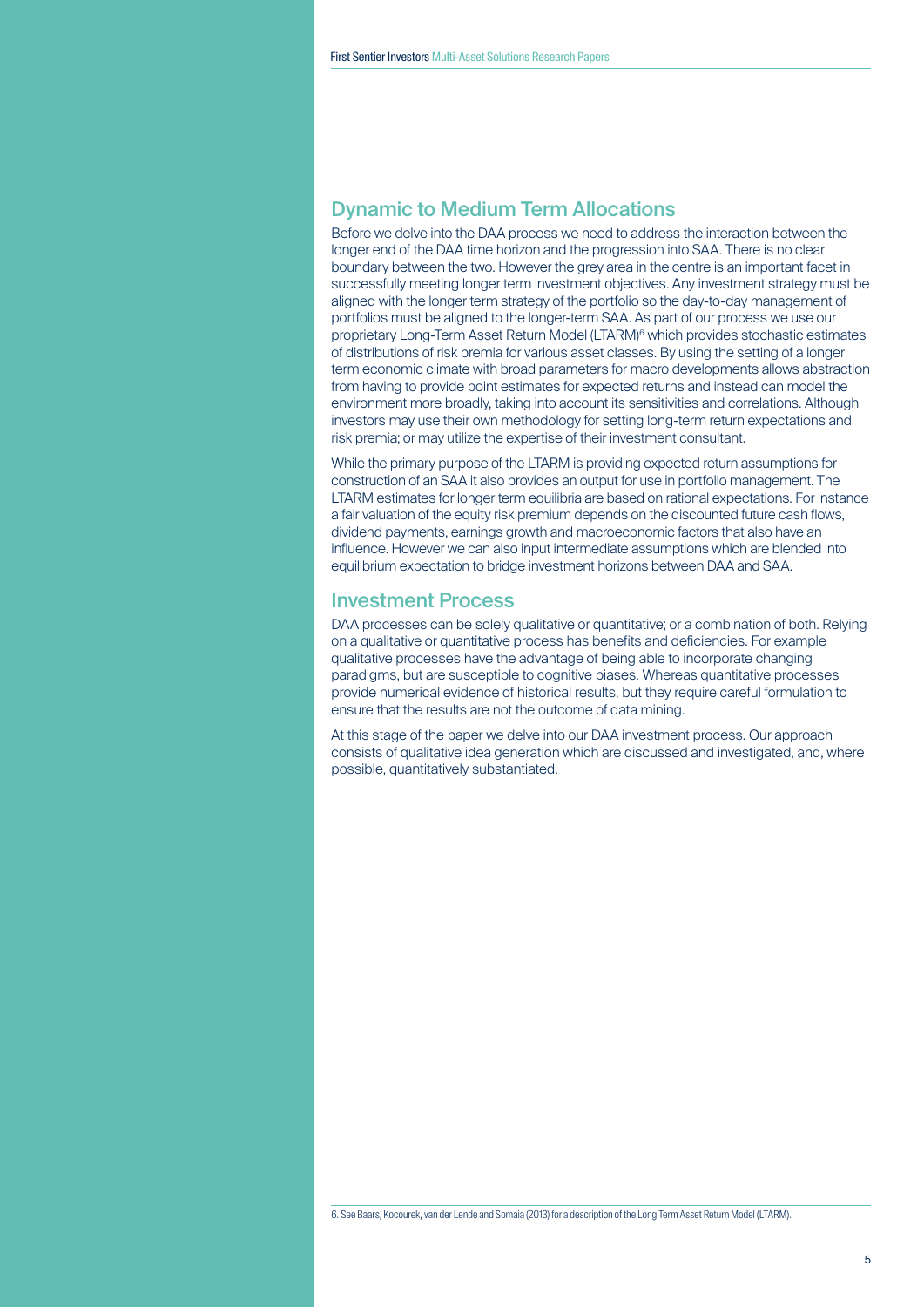There are three major components to the investment process, with their respective sub-components:

#### 1. Investment Signal Generation

- a. research to identify new alpha sources
- b. testing to assess their solidity
- c. validation to decide on the inclusion of potential new alpha sources
- d. continual validation and enhancement
- 2. Portfolio Construction
- a. volatility scaling of a signal-based quantitative model portfolio
- b. "Common Sense Overlay" to include qualitative insights
- 3. Quality Control
- a. risk management
- b. performance attribution

Figure 3 shows the interaction between these components and we shall address them in turn.

#### Figure 3: Dynamic Asset Allocation Process



\*Commodity signals are run in a separate commodities portfolio to align with our Responsible Investing Policy.

are quantitatively validated where possible.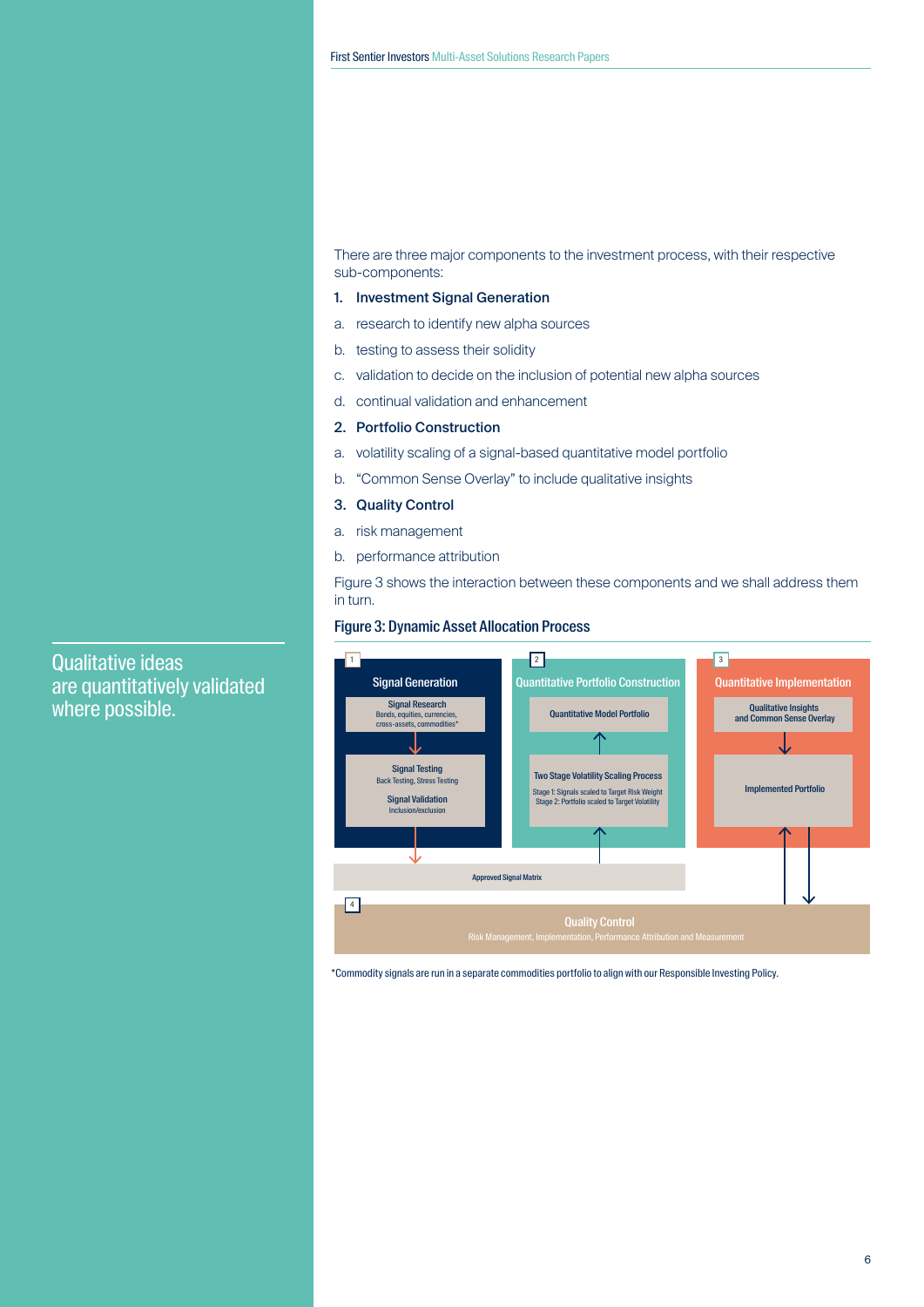## 1. Investment Signal Generation

Investment signal generation requires idea innovation. So the first step in the investment process is qualitative. For any investment signal there needs to be a fundamental investment rationale to the signal, be it in the form of market linkages and dynamics, economic factors or academic literature. This requirement exists to avoid spurious correlations being mistaken for causal effects. Investment signals in our parlance are quantitatively measurable attractiveness indicators within a specified investable universe. For instance, this could be in its simplest form a listing of equity markets by country and ranked by trailing price-to-earnings ratios as suggested by Basu 1977. While this could potentially be a signal, it would be a naïve one in its current form as it would lend itself to structural positions<sup>7</sup>. Typically to find an investment signal that produces alpha it requires a more robust rationale. The attractiveness ranking generated by a signal is updated periodically (typically weekly or monthly), depending on the underlying frequency of the data, and is then grouped according to rank<sup>8</sup>.

A notional long/short portfolio is created out of these groups, with one group being the long positions, another group being the shorts. An example, using sample data from the aforementioned example of equities markets ranked by trailing price-to-earnings ratios, is shown in Table 1.

|                |                       |            | Price-to-Earnings Valuation - Developed Markets Equities<br>Data as of DD-MM-YYYY |                |                     |                        |  |
|----------------|-----------------------|------------|-----------------------------------------------------------------------------------|----------------|---------------------|------------------------|--|
| Rank           |                       | Weight     | Weight<br>Change                                                                  | Rank<br>Change | <b>Signal Value</b> | Signal Value<br>Change |  |
| 1              | Greece                | 11.11%     | 0.0%                                                                              | $\bf{0}$       | 5.85                | 0.050                  |  |
| $\overline{2}$ | <b>Russia</b>         | 11.11%     | 0.0%                                                                              | $\mathbf{0}$   | 6.10                | $-0.050$               |  |
| 3              | <b>Czech Republic</b> | 11.11%     | 0.0%                                                                              | $\bf{0}$       | 10.00               | 0.200                  |  |
| $\overline{4}$ | <b>Turkey</b>         | 11.11%     | 0.0%                                                                              | $\bf{0}$       | 10.10               | 0.050                  |  |
| 5              | Hungary               | 11.11%     | 0.0%                                                                              | $\bf{0}$       | 10.40               | 0.100                  |  |
| $6\phantom{1}$ | China                 | 11.11%     | $0.0\%$                                                                           | $\bf{0}$       | 10.75               | $-0.150$               |  |
| $\overline{7}$ | <b>Hong Kong</b>      | 11.11%     | 0.0%                                                                              | $\bf{0}$       | 11.85               | $-0.100$               |  |
| 8              | Singapore             | 11.11%     | 0.0%                                                                              | $\bf{0}$       | 12.80               | 0.050                  |  |
| 9              | <b>Norway</b>         | 7.41%      | 1.9%                                                                              | $\mathbf{0}$   | 13.50               | 0.100                  |  |
| 10             | Poland                | 3.70%      | $-1.9%$                                                                           | $\bf{0}$       | 13.60               | 0.200                  |  |
| $\tilde{}$     |                       |            |                                                                                   |                |                     |                        |  |
| 23             | Portugal              | $-1.85%$   | 0.0%                                                                              | $-1$           | 17.35               | $-0.300$               |  |
| 24             | South Africa          | 0.00%      | 0.0%                                                                              | $+1$           | 17.35               | 0.150                  |  |
| 25             | <b>Denmark</b>        | $-3.70%$   | 1.9%                                                                              | $\bf{0}$       | 17.85               | $-0.050$               |  |
| 26             | Canada                | $-5.56%$   | $-1.9%$                                                                           | $\mathbf{0}$   | 18.20               | 0.250                  |  |
| 27             | <b>France</b>         | $-11.11\%$ | 0.0%                                                                              | $\bf{0}$       | 18.35               | 0.150                  |  |
| 28             | <b>Finland</b>        | $-11.11\%$ | 0.0%                                                                              | $\mathbf{0}$   | 18.85               | 0.250                  |  |
| 29             | Spain                 | $-11.11\%$ | 0.0%                                                                              | $-2$           | 19.10               | $-0.150$               |  |
| 30             | <b>US</b>             | $-11.11\%$ | 0.0%                                                                              | $-2$           | 19.20               | $-0.100$               |  |
| 31             | Australia             | $-11.11\%$ | 0.0%                                                                              | $+2$           | 19.25               | 0.150                  |  |
| 32             | Switzerland           | $-11.11\%$ | 0.0%                                                                              | $+2$           | 19.45               | 0.200                  |  |
| 33             | <b>Mexico</b>         | $-11.11\%$ | 0.0%                                                                              | 0              | 19.80               | 0.050                  |  |
| 34             | Italy                 | $-11.11\%$ | 0.0%                                                                              | $\bf{0}$       | 20.80               | $-0.650$               |  |

#### Table 1: Attractiveness Ranking Example

<sup>7.</sup> Structural positions resulting from this signal would likely include a tilt to emerging markets vs. developed markets as well as lower

allocations to countries that have large weightings to sectors with higher price-to-earnings ratios such as healthcare

<sup>8.</sup> Examples of grouping methods include percentile (e.g. quartiles or quintiles), "top/bottom n," or manually created ranking-groups.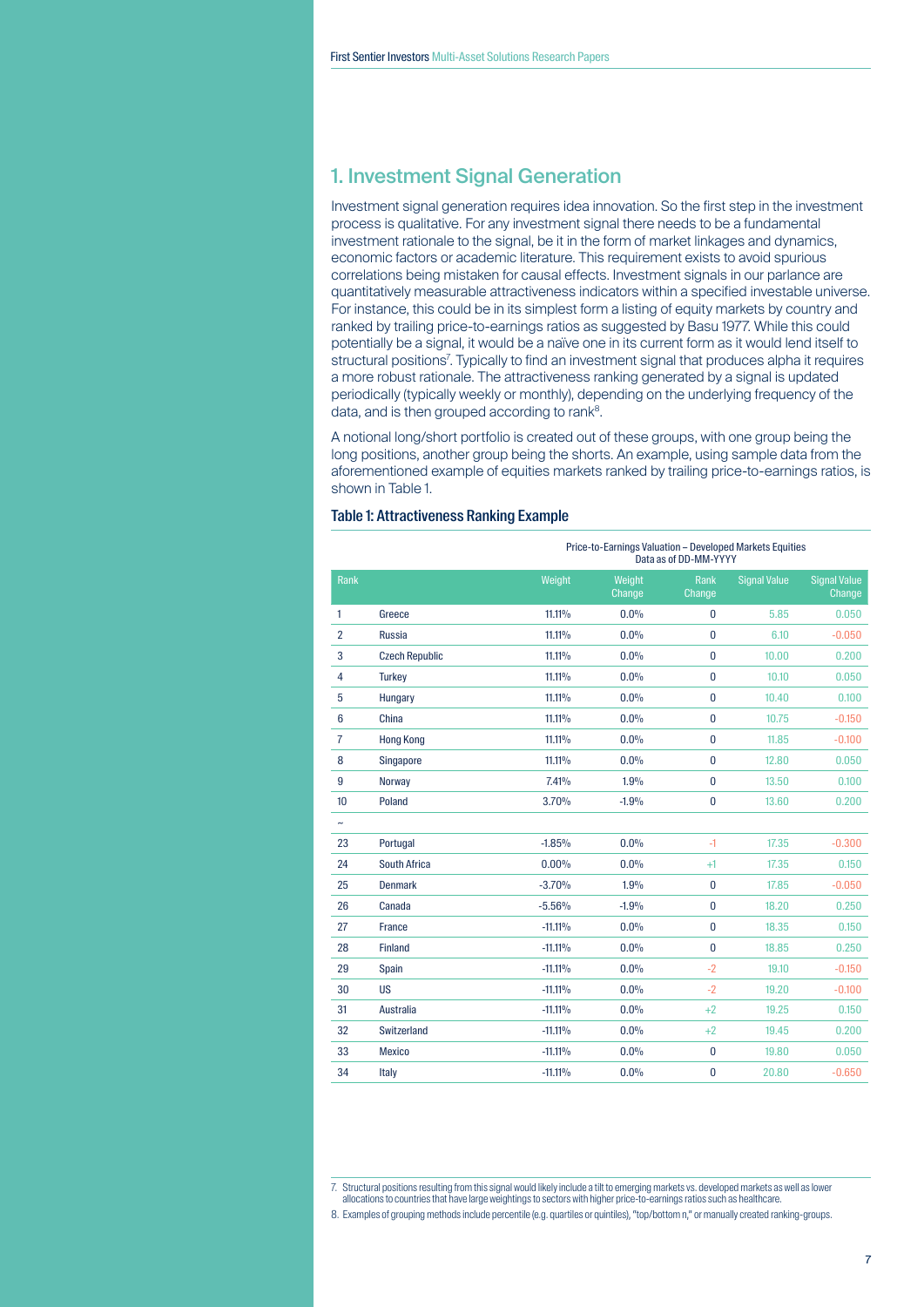# The robustness of the investment signal's qualitative rationale is of utmost importance.

The process of signal validation should allow the assessment of validity, stability and robustness of the signals in a backtesting environment. For an investment signal to be accepted into the investment process the most important element is the qualitative fundamental investment rationale. Without a sound fundamental rationale a signal should not be included in the investment process; regardless of the performance in backtesting or within sample. Once the signal's rationale has been endorsed the signal is quantitatively validated on the following criteria:

- Reasonably consistent performance historically, either throughout history or within well-defined sub-periods, with statistically highly significant positive performance.
- It has to be stable in its performance in the sense that the performance needs to be harvested over time, rather than coming in massive one-off spurts.
- It has to be robust with regard to its construction parameters. For instance, a signal that works well on a 4-week time frame should also work somewhat well on a 3-week and 5-week time frame.
- The resulting allocation should avoid structural positions and biases; a model that always underweights Japanese equities may not be providing information that could not have been gleaned from the input directly.
- Equally the performance generated should not come from a small subset of asset categories but from the universe as a whole.
- All performance numbers need to be evaluated after trading costs.
- Behavior under multiple stress<sup>9</sup> tests needs to be robust.

A signal has to typically go through a number of discussions in which further refinements are proposed and investigated. Before any investment signal is included in the investment process a peer review will be conducted to validate all data sources and outcomes.

To avoid excessive conceptual or methodological concentrations of signals they are categorized into thematic sets. The objective is to diversify signals across the thematic sets to glean diversified information and to avoid any style biases. Thematic sets include:

- Valuation: how expensive or cheap is the instrument?
- Carry: structural asset pricing differentials created by forced hedging and supply demand imbalances.
- Momentum: trending epochs have persistence.
- Macro: supply and demand, structural drivers of asset class valuations.
- Technical: volatilities, correlations, liquidity, turbulence, brittleness.

Reviewing signals within the investment process is as important, if not more so, than new signal discovery. The investment signal's performance and risk metrics, along with performance attribution, is reviewed for the universe of signals. This helps provide indications for which investment signals may need to be formally reviewed for potential removal from the alpha generation set. Mere periods of underperformance typically would not warrant removal from the investment process as every investment signal will have periodic performance drawdowns; this is mitigated by having a diversified set of investment signals. The main criteria for a signal to be removed from the investment process are:

- Switch in economic/market regimes to an environment in which the signal has historically performed poorly.
- Significantly different behavior by the signal relative to its own history, but both backtested and realized. If the signal is no longer responding to its fundamental underlying drivers this may indicate that a structural change has occurred in the markets invalidating the signal's investment rationale.

9. This includes evaluating drawdowns, periods of lackluster returns and various market regimes.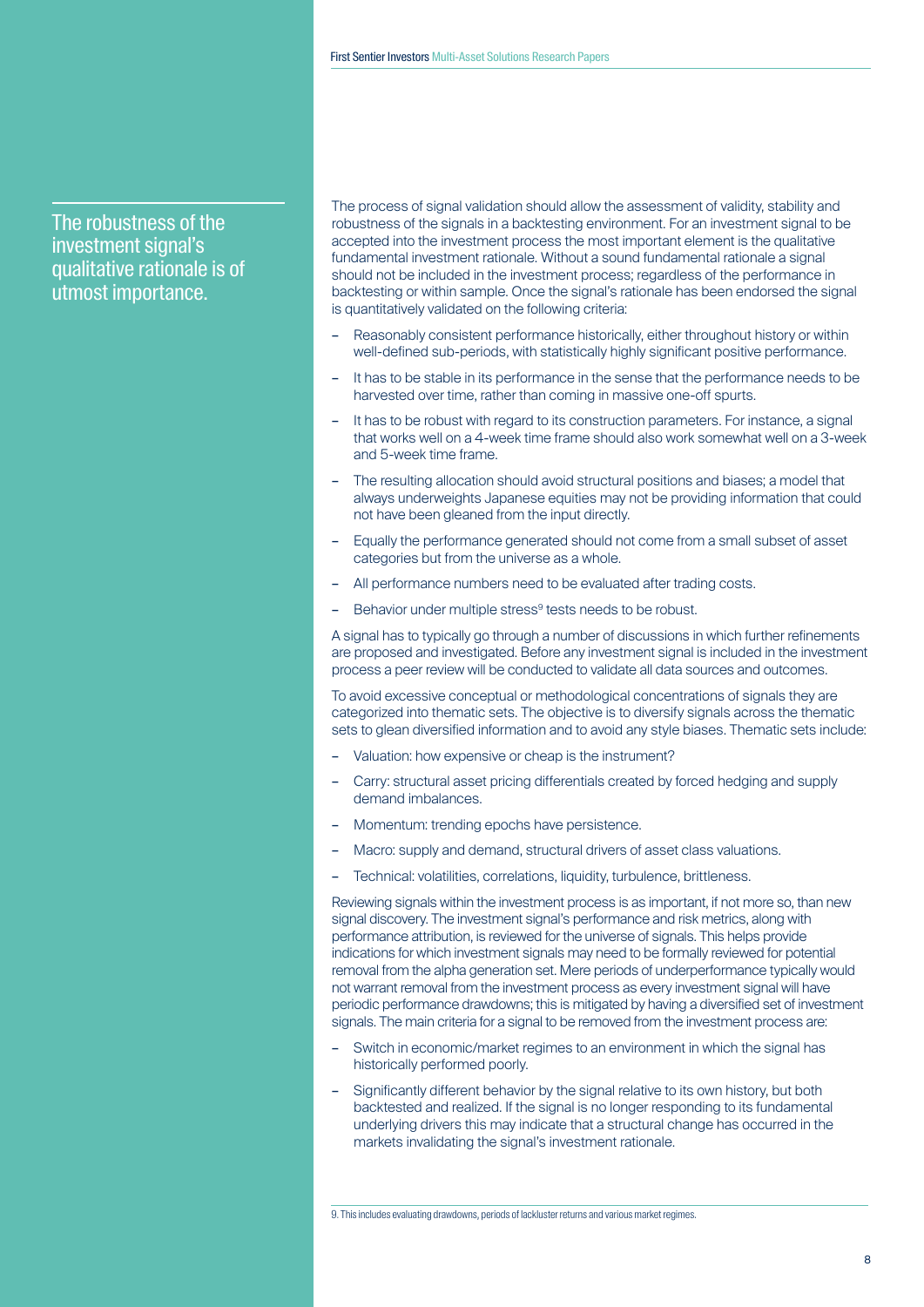# 2. Portfolio Construction

#### Figure 4



In order to blend the signals into an overall portfolio the signals are normalized for volatility, such that no single signal is dominant in terms of risk contribution while also ensuring that all signals are represented in the final portfolio. Each of the approval signals  $S<sub>i</sub>$  generates its own long/short portfolio  $P<sub>i</sub>$  which is then scaled to unit volatility. This allows for the creation of the overall model long/short portfolio  $P_{total}$  which is the sum of the individually scaled portfolios  $P_p$ , and which can be scaled in a second step to the desired target volatility (see Figure 4)<sup>10</sup>.

Figure 5 shows an illustrative example<sup>11</sup> of signal weights when they are scaled<sup>12</sup> by minimum volatility and volatility-adjusted signal portfolio. Within our investment process we utilize volatility adjusted weights to ensure that all investment signals are represented within the portfolio; which aims to maximize the information content.

<sup>10.</sup> In the purest sense this would be an implementable long/short portfolio, potentially highly leveraged. In practice it can also become a relative overweight/underweight portfolio with an overall tracking error rather than a volatility target.

<sup>11.</sup> Within a robust investment process each asset category would require multiple investment signals.

<sup>12.</sup> Potential weighting methodologies for investment signals include minimum volatility, volatility adjusted weights, minimum conditional value at risk, equal risk weight and equal principal component weightings.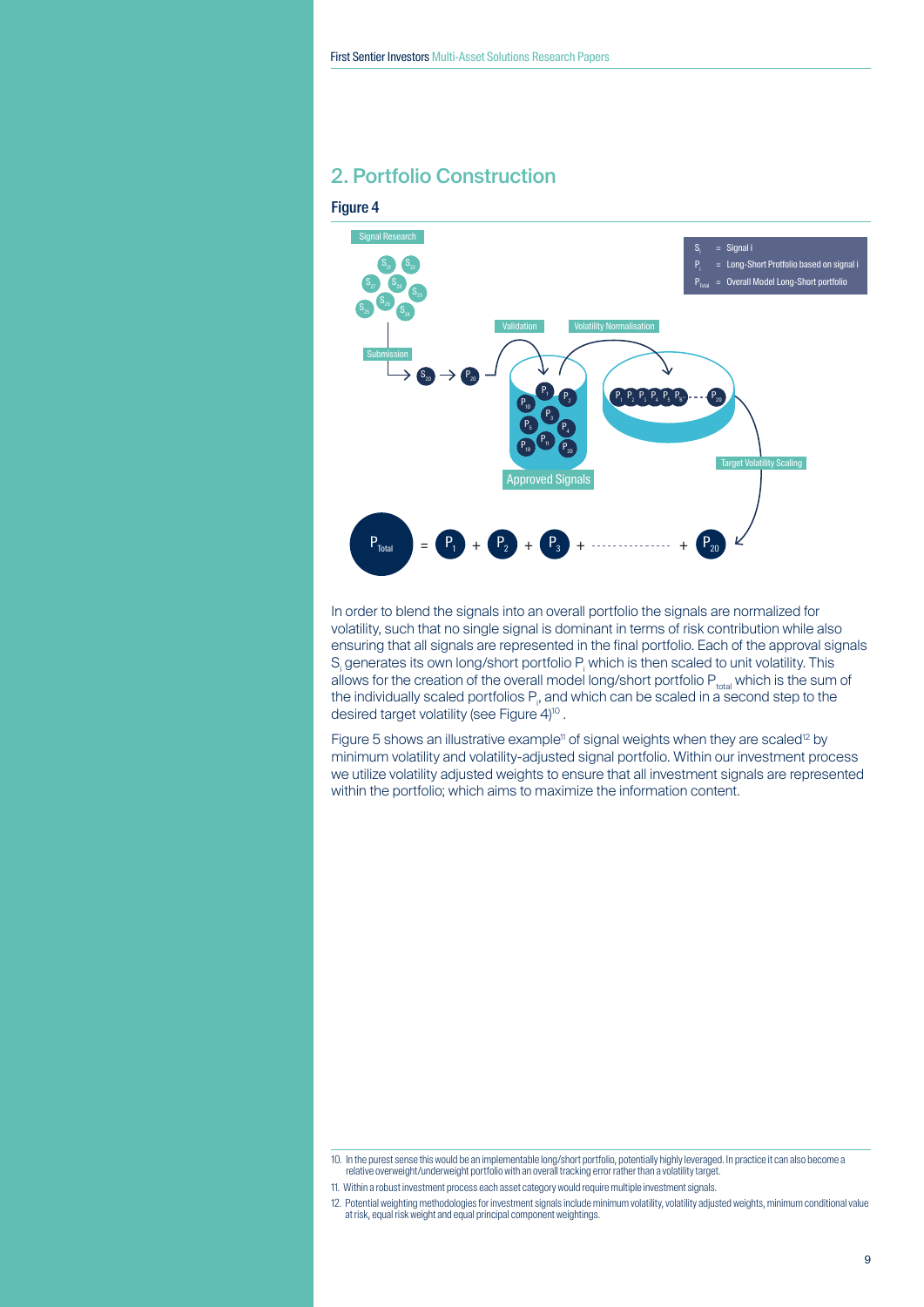

#### Figure 5: Signal Weighting Methodologies

Volatility Adjusted Weights



Qualitative investment views are overlaid on the model portfolio.

As can be seen in the charts above the two risk weighting methodologies result in differing portfolio compositions over time. Minimum volatility weights are more responsive to changing correlation structures; whereas volatility adjusted weights remain more stable. In Figure 5 the bond and currency signals receive larger weightings due to the lower volatility of their return profiles, while the commodity equity signals have low weights in the portfolio due to the high volatility of their performance.

A critical step in portfolio construction is the qualitative overlay. As we described previously, there are many non-quantifiable considerations that need to be taken into account when constructing portfolios. On the other hand investment decisions must be made with discipline and due consideration. In order to override the quantitative signal output qualitative views have to be time sensitive, relevant and significant. Each of these criteria will have to be continually defended if an investment position or investment signal is to be overwritten due to qualitative views. This avoids complacency and anchoring biases. The final DAA portfolio, with all relevant quantitative and qualitative input combined will have to satisfy the relevant risk parameters before implementation.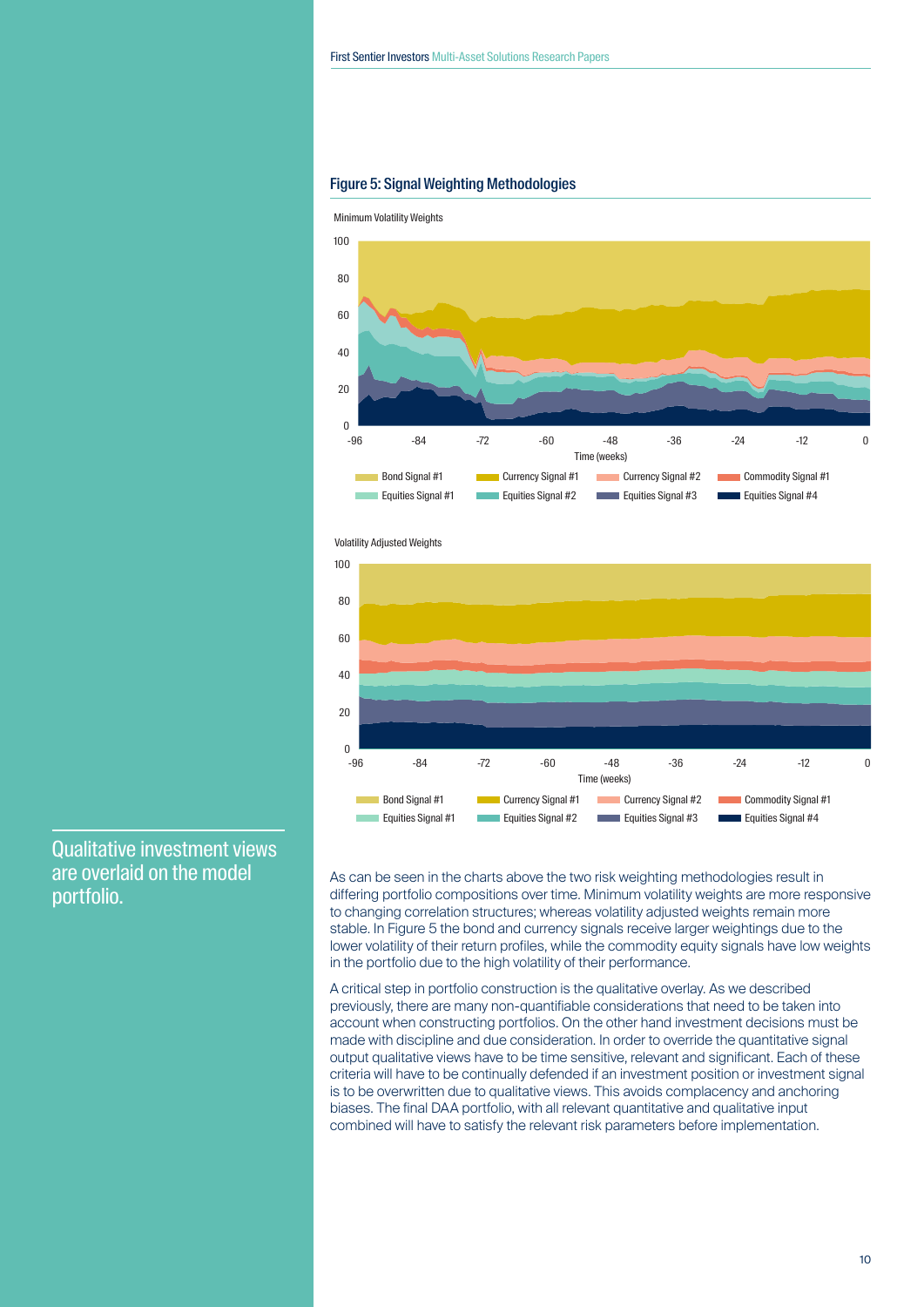# 3. Quality Control

Quality control covers a range of processes and tools that are used to ensure optimal translation of quantitative outputs into client portfolios. Efficient implementation is a crucial element of any investment decision. As different portfolios will have different beta exposures, constraints and liquidity requirements implementation is qualitative in nature. The most suitable instrument for implementation will be based on the portfolio constraints, risks involved (such as counterparty and other risks in addition to market risks) and the cost of using each instrument (both explicit and implicit). Criteria for choosing which instruments to use depend on the portfolio and any client restrictions, but liquidity, trading and other costs play a major role in determining the efficiency of any allocations. Market conditions, term structures, pricing variables such as implied volatilities are also inputs in our decision making as to which instruments, being either physical or derivatives, are chosen.

Quality control is a continuous process which covers a variety of activities. These activities broadly fall into the category of risk management, implementation or performance attribution and measurement. The key objective is to ensure that realized performance at all times is within expectations based on market conditions and consciously chosen portfolio positioning13.

## **Summary**

As the outlook for investment markets is continuously changing, investors need to ensure that they maximize the likelihood that they will meet their investment objectives. DAA takes into account the current state of investment markets and uses a structured approach to evaluate opportunities using fundamental investment rationales.

DAA is a natural extension of an SAA process as it aims to generate additional returns, and act as an ongoing risk control, by reallocating capital when capital markets deviate from 'fair value'. The quality control process also ensures that performance contributions and attribution are closely monitored to ensure that the portfolio allocations behave as intended. Any deviations can prompt a review of the assumptions used in the SAA process.

We believe that using a disciplined DAA process over time produces superior risk-adjusted investment outcomes, which complements the SAA, increasing the likelihood of achieving the portfolio's investment objectives.

<sup>13.</sup> Inconsistencies in realized portfolio performance vs. investment signal performance can be due to portfolio restrictions, constraints or differences in implementation methodologies such as cash vs. synthetic.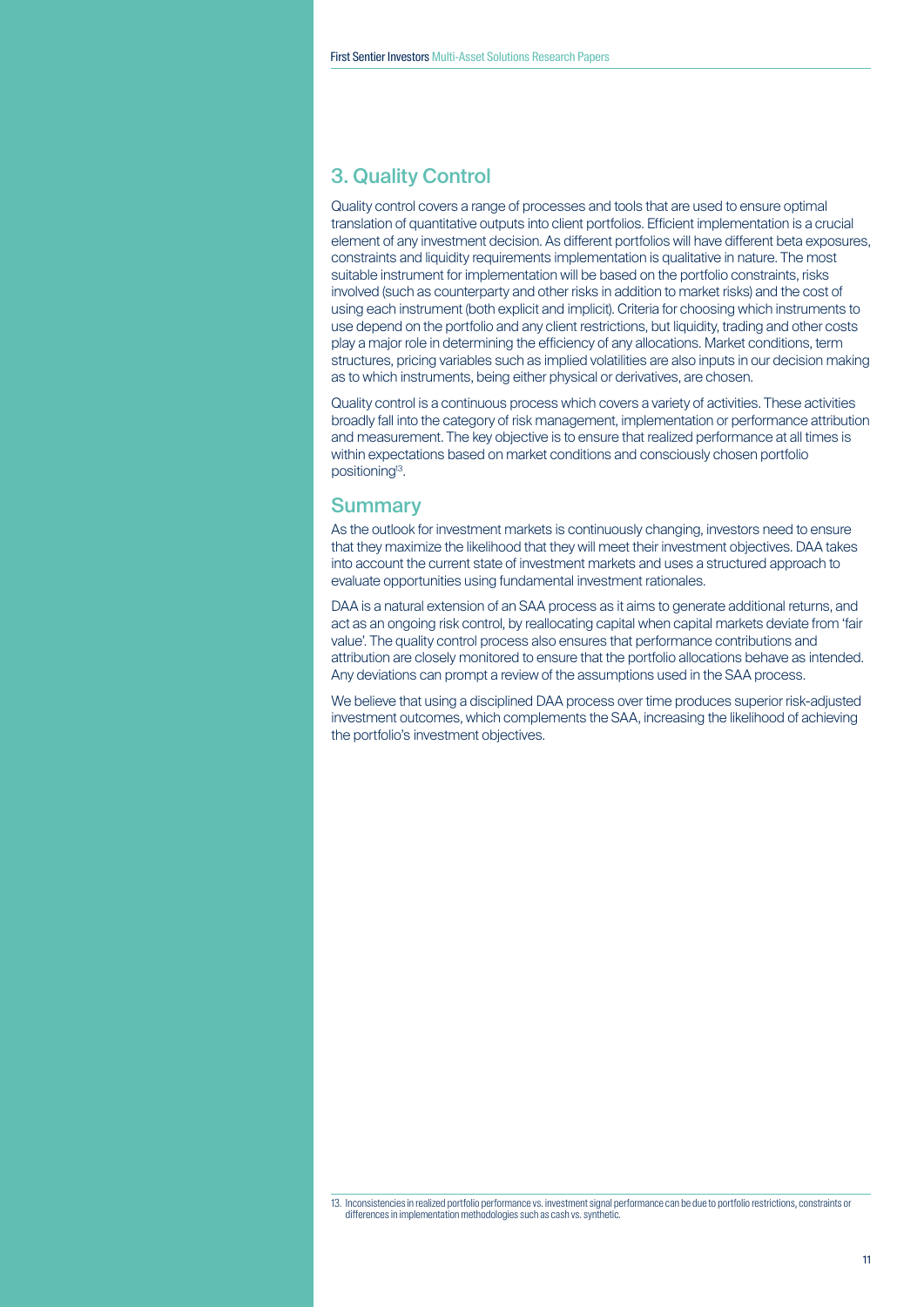### **References**

Asness, Clifford S, Tobias J. Moskowitz, and Lasse H. Pedersen, "Value and Momentum Everywhere", Journal of Finance no. 3 (2013), 929-986.

First Sentier Investors. (2013). Strategic Asset Allocation.

Basu, S. "Investment performance of common stocks in relation to their price earnings ratios: A test of the efficient market hypothesis", Journal of Finance no. 32 (1977), 663-682.

Benson, Earl D, Ben D. Bortner, and Sophie Kong, "Stock Return Expectations and P/ E10", The Journal of Portfolio Management no. 38 (2011), 91-99.

Bogle, John C. "Investing in the 1990s" The Journal of Portfolio Management no. 17 (1991), 5-14.

Bogle, John C. "The 1990s at the Halfway Mark" The Journal of Portfolio Management no. 21 (1995), 21-31.

Campbell, John and Robert Shiller. "Valuation Ratios and the Long-Run Stock Market Outlook: An Update" Cowles Foundation Discussion Paper no. 1295, (2001).

DeBondt, Werner F. M, and Richard H. Thaler. "Does the stock market overreact?", Journal of Finance no. 40, (1985) 793 -805.

DeBondt, Werner F. M, and Richard H. Thaler. "Further evidence on investor overreaction and stock market seasonality", Journal of Finance no. 42, (1987) 557-581.

Fama, Eugene F., and Kenneth R. French. "The cross-section of expected stock returns", Journal of Finance no. 47, (1992) 427–465.

Jagadeesh, Narasimhan, "Evidence of predictable behavior of security returns", Journal of Finance no. 45 (1993), 65-91.

Kritzman, Mark, Sebastien Page, and David Turkington. "Regime Shifts: Implications for Dynamic Strategies", Financial Analysts Journal 68 no. 3 (2012) 22-39.

Markowitz, Harry. "Portfolio Selection", Journal of Finance 7 no. 1 (1952): 77-91.

Rosenberg, Barr, Kenneth Reid, and Ronald Lanstein. "Persuasive evidence of market inefficiency", The Journal of Portfolio Management no. 11 (1984), 9-17.

Rouwenhorst, K. Geert. International momentum strategies, Journal of Finance no. 53, (1998) 267–284.

Shiller, R. Irrational Exuberance. Princeton: Princeton University Press, (2000).